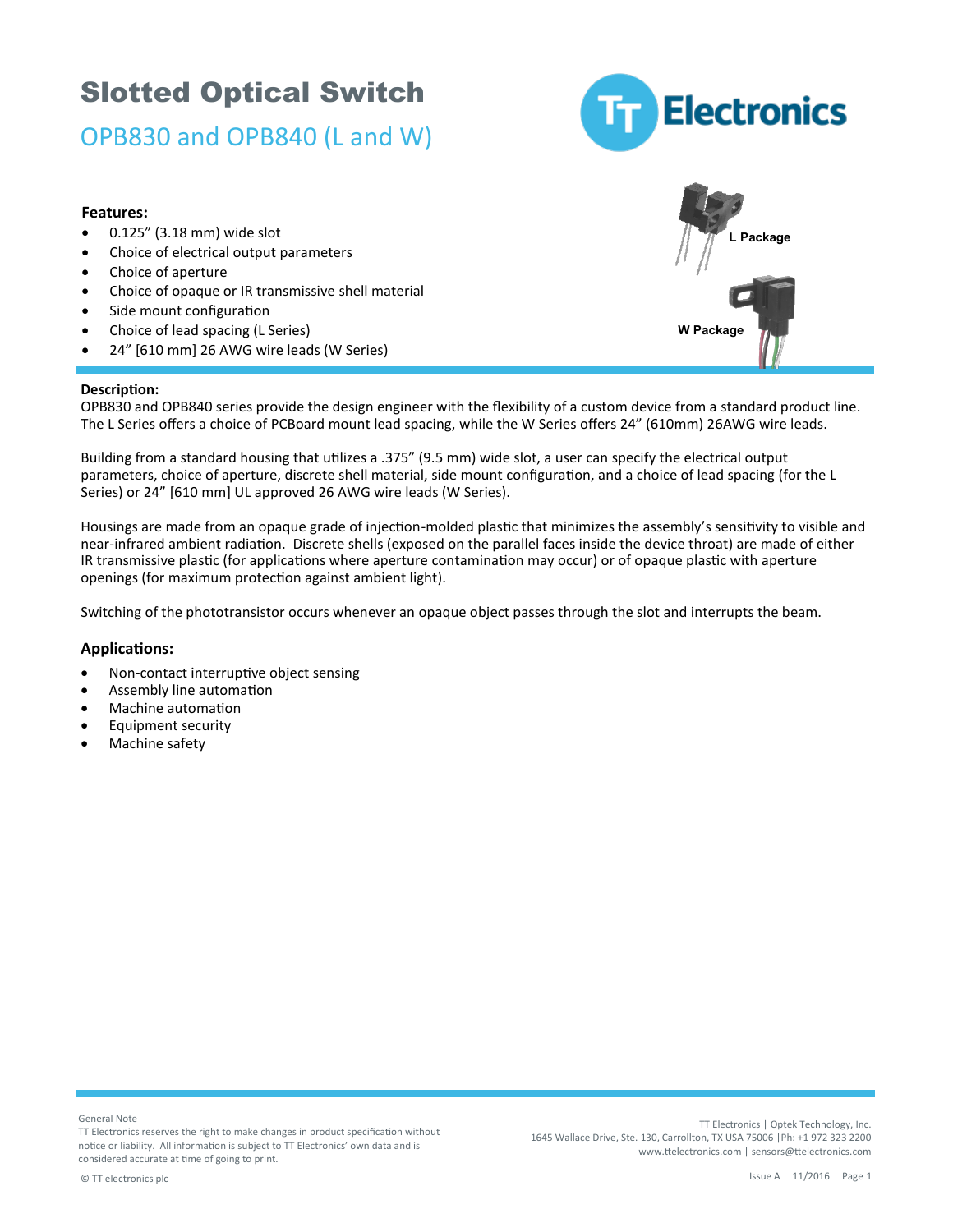OPB830 and OPB840 (L and W)



### **Electrical Specifications**

#### **Absolute Maximum Ratings** (T<sub>A</sub>=25°C unless otherwise noted)

| Storage and Operating Temperature<br>L Series $(1)$<br>W Series <sup>(1)</sup>                             | $-40^{\circ}$ C to $+85^{\circ}$ C<br>$-40^{\circ}$ C to $+80^{\circ}$ C |
|------------------------------------------------------------------------------------------------------------|--------------------------------------------------------------------------|
| Lead Soldering Temperature [1/16 inch (1.6mm) from the case for 5 sec. with soldering iron] <sup>(2)</sup> | $260^{\circ}$ C                                                          |
| Input Diode                                                                                                |                                                                          |
| <b>Forward DC Current</b>                                                                                  | 50 mA                                                                    |
| Peak Forward Current (1 µs pulse width, 300 pps)                                                           | 1A                                                                       |
| Reverse DC Voltage                                                                                         | 2V                                                                       |
| Power Dissipation <sup>(1)</sup>                                                                           | 100 mW                                                                   |
| <b>Output Phototransistor</b>                                                                              |                                                                          |
| <b>Collector-Emitter Voltage</b>                                                                           | 30 V                                                                     |
| Emitter-Collector Voltage                                                                                  | 5V                                                                       |

|                                  | $\sim$ $\sim$ |
|----------------------------------|---------------|
| <b>Collector DC Current</b>      | 30 mA         |
| Power Dissipation <sup>(1)</sup> | 100 mW        |

#### **Electrical Characteristics**  $(T_A = 25^{\circ}C \text{ unless otherwise noted})$

| <b>SYMBOL</b>                                                                    | <b>PARAMETER</b>       | MIN | <b>TYP</b> | <b>MAX</b> | <b>UNITS</b> | <b>TEST CONDITIONS</b> |  |  |
|----------------------------------------------------------------------------------|------------------------|-----|------------|------------|--------------|------------------------|--|--|
| <b>Input Diode LED</b> (See OP240 for additional information—for reference only) |                        |     |            |            |              |                        |  |  |
| $V_F$                                                                            | <b>Forward Voltage</b> | -   |            | 1.7        |              | $I_F = 20 \text{ mA}$  |  |  |
| 1 <sub>R</sub>                                                                   | <b>Reverse Current</b> |     |            | 100        | μA           | $V_R = 2 V$            |  |  |

#### **Output Transistor** (See OP550 for additional information—for reference only)

| $V_{(BR)CEO}$ | Collector-Emitter Breakdown Voltage   | 30     |                          |     |    | $I_c = 1$ mA      |
|---------------|---------------------------------------|--------|--------------------------|-----|----|-------------------|
| $V_{(BR)ECO}$ | Emitter-Collector Breakdown Voltage   | -<br>ے |                          |     |    | $I_F = 100 \mu A$ |
| <b>I</b> CEO  | <b>Collector-Emitter Dark Current</b> |        | $\overline{\phantom{a}}$ | 100 | nA | $V_{CF} = 10 V$   |

Notes:

(1) Derate linearly 1.67 mW/° C above 25° C for L Series.

(2) RMA flux is recommended. Duration can be extended to 10 seconds maximum when flow soldering.

(3) Methanol or isopropanol are recommended as cleaning agents. Plastic housing is soluble in chlorinated hydrocarbons and ketones.

- (4) The W Series includes wire terminations of 24" (610 mm) 7-strand, 26 AWG UL insulated wire on each terminal. Each device incorporates a wire strain relief at the housing surface. The insulation functions and colors are: anode (red), cathode (black), phototransistor collector (white) and phototransistor emitter (green).
- (5) All parameters tested using pulse technique.

General Note

TT Electronics reserves the right to make changes in product specification without notice or liability. All information is subject to TT Electronics' own data and is considered accurate at time of going to print.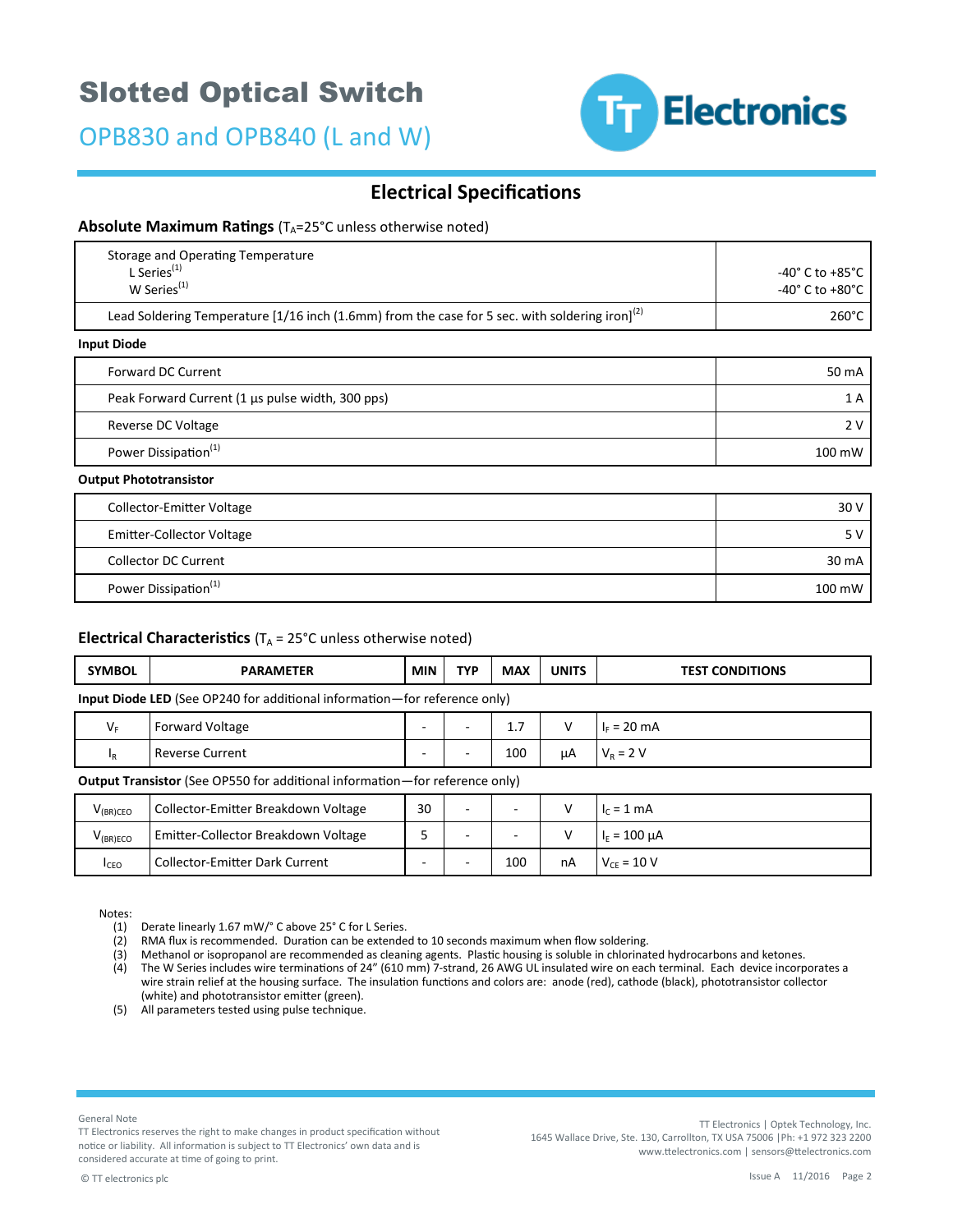OPB830 and OPB840 (L and W)



#### **Electrical Characteristics** ( $T_A = 25^{\circ}$ C unless otherwise noted)

| <b>SYMBOL</b> |                                                            | <b>PARAMETER</b>                                                                     | <b>MIN</b> | <b>TYP</b> | <b>MAX</b> | <b>UNITS</b> | <b>TEST CONDITIONS</b>                |  |
|---------------|------------------------------------------------------------|--------------------------------------------------------------------------------------|------------|------------|------------|--------------|---------------------------------------|--|
| Combined      |                                                            |                                                                                      |            |            |            |              |                                       |  |
|               | <b>Collector-Emitter Saturation Voltage</b><br>Parameter A | (OPB830L, OPB840L)<br>(OPB835L, OPB845L)<br>(OPB830W,OPB840W)<br>(OPB835W, OPB845W)  |            |            | 0.4        | $\mathsf{V}$ | $I_c = 400 \mu A$ , $I_F = 20 \mu A$  |  |
| $V_{CE(SAT)}$ | Parameter B                                                | (OPB831L, OPB841L)<br>(OPB836L, OPB846L)<br>(OPB831W, OPB841W)<br>(OPB836W, OPB846W) |            |            | 0.4        | $\vee$       | $I_c$ = 800 µA, $I_F$ = 10 mA         |  |
|               | Parameter C                                                | (OPB832L, OPB842L)<br>(OPB837L, OPB847L)<br>(OPB832W,OPB842W)<br>(OPB837W,OPB847W)   |            |            | 0.6        | V            | $I_c = 1800 \mu A$ , $I_F = 20 \mu A$ |  |
|               | <b>On-State Collector Current</b><br>Parameter A           | (OPB830L, OPB840L)<br>(OPB835L, OPB845L)<br>(OPB830W,OPB840W)<br>(OPB835W, OPB845W)  | 0.625      |            |            | mA           | $V_{CE}$ = 10 V, $I_F$ = 20 mA        |  |
| $I_{C(ON)}$   | Parameter B                                                | (OPB831L, OPB841L)<br>(OPB836L, OPB846L)<br>(OPB831W,OPB841W)<br>(OPB836W,OPB846W)   | 1.250      |            |            | mA           | $V_{CF}$ = 5 V, $I_F$ = 10 mA         |  |
|               | Parameter C                                                | (OPB832L, OPB842L)<br>(OPB837L, OPB847L)<br>(OPB832W,OPB842W)<br>(OPB837W, OPB847W)  | 2.250      |            |            | mA           | $V_{CF} = .6 V, I_F = 20 mA$          |  |

General Note

TT Electronics reserves the right to make changes in product specification without notice or liability. All information is subject to TT Electronics' own data and is considered accurate at time of going to print.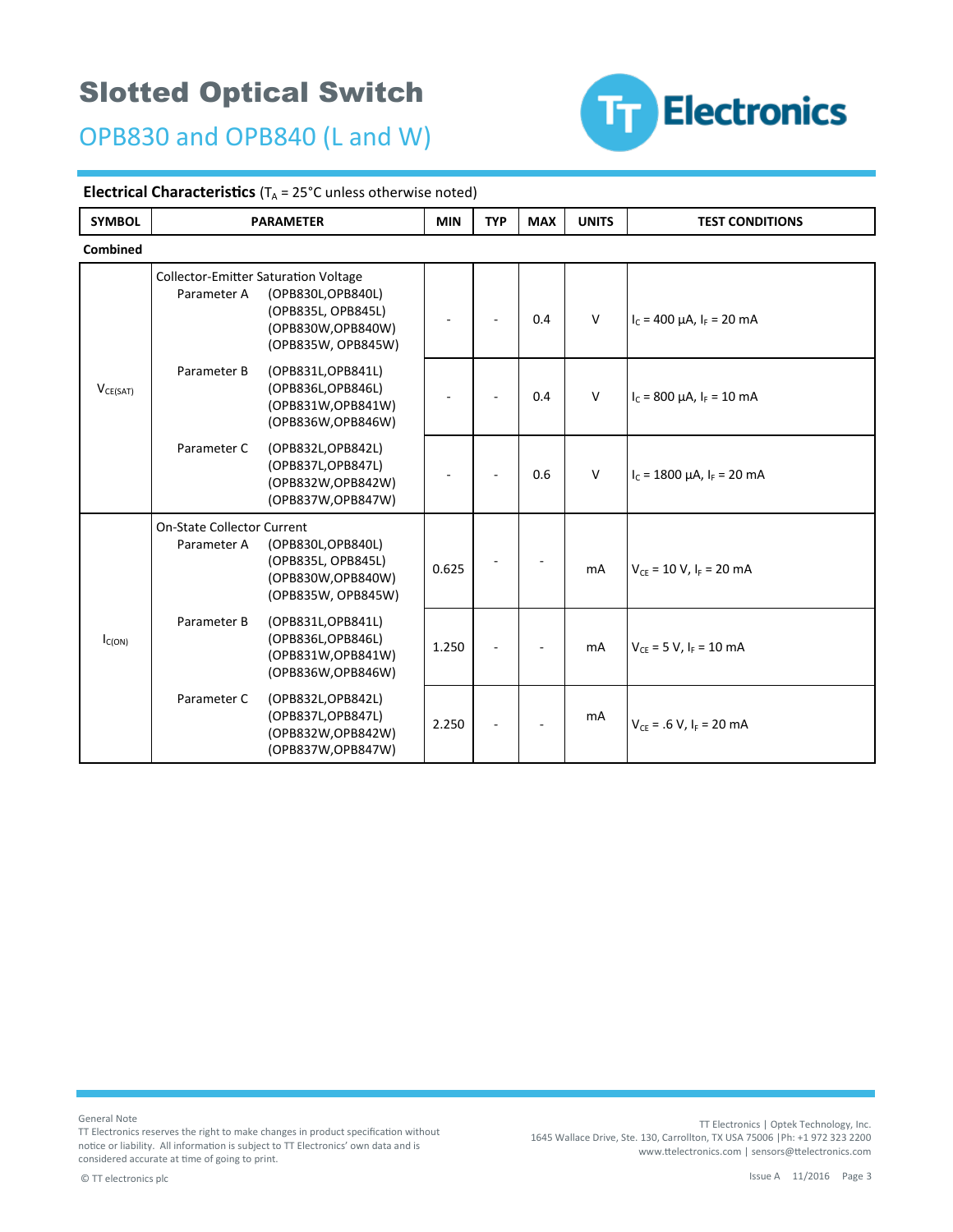OPB830 and OPB840 (L and W)





General Note

TT Electronics reserves the right to make changes in product specification without notice or liability. All information is subject to TT Electronics' own data and is considered accurate at time of going to print.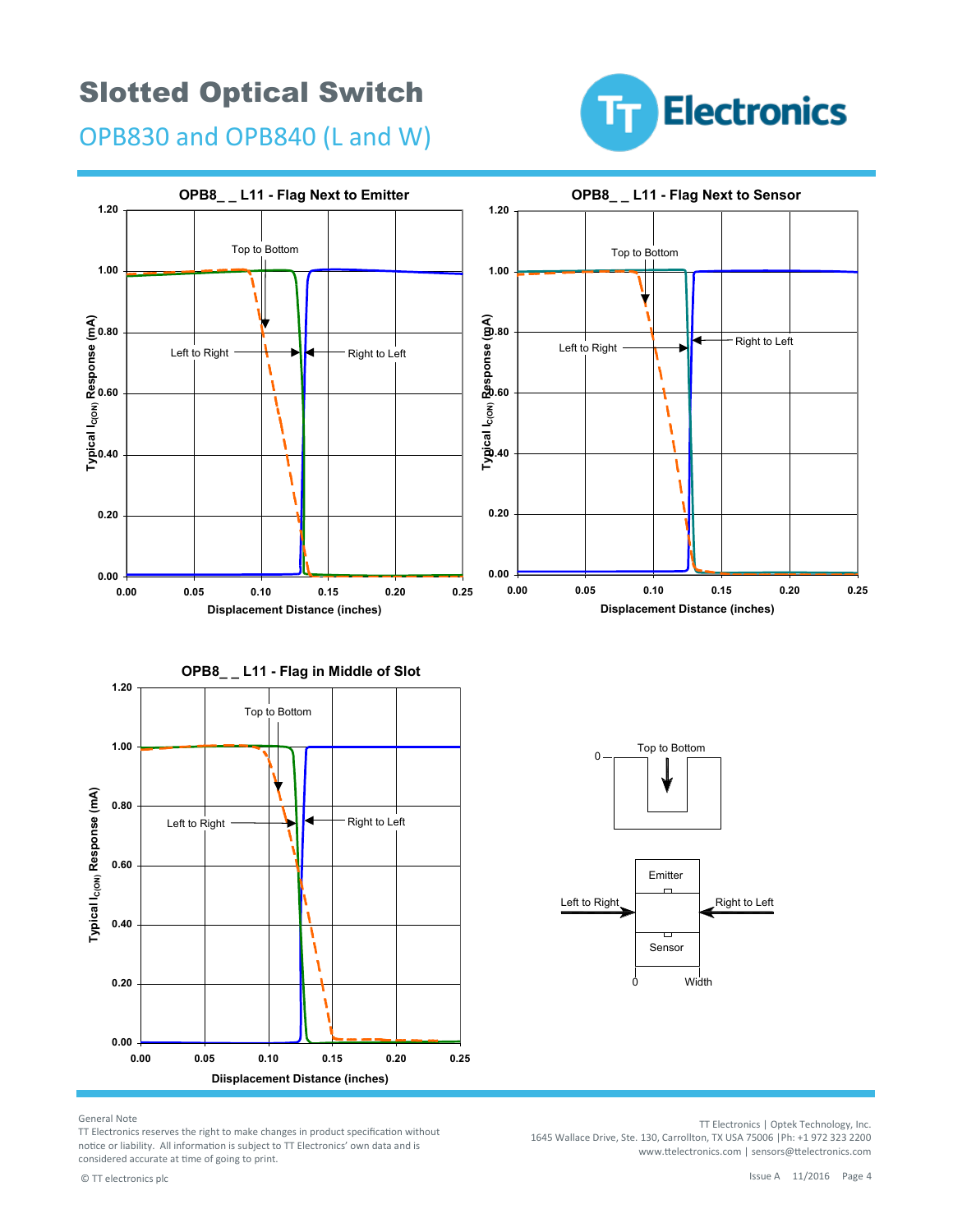**Electronics** Īт.

OPB830 and OPB840 (L and W)



General Note

TT Electronics reserves the right to make changes in product specification without notice or liability. All information is subject to TT Electronics' own data and is considered accurate at time of going to print.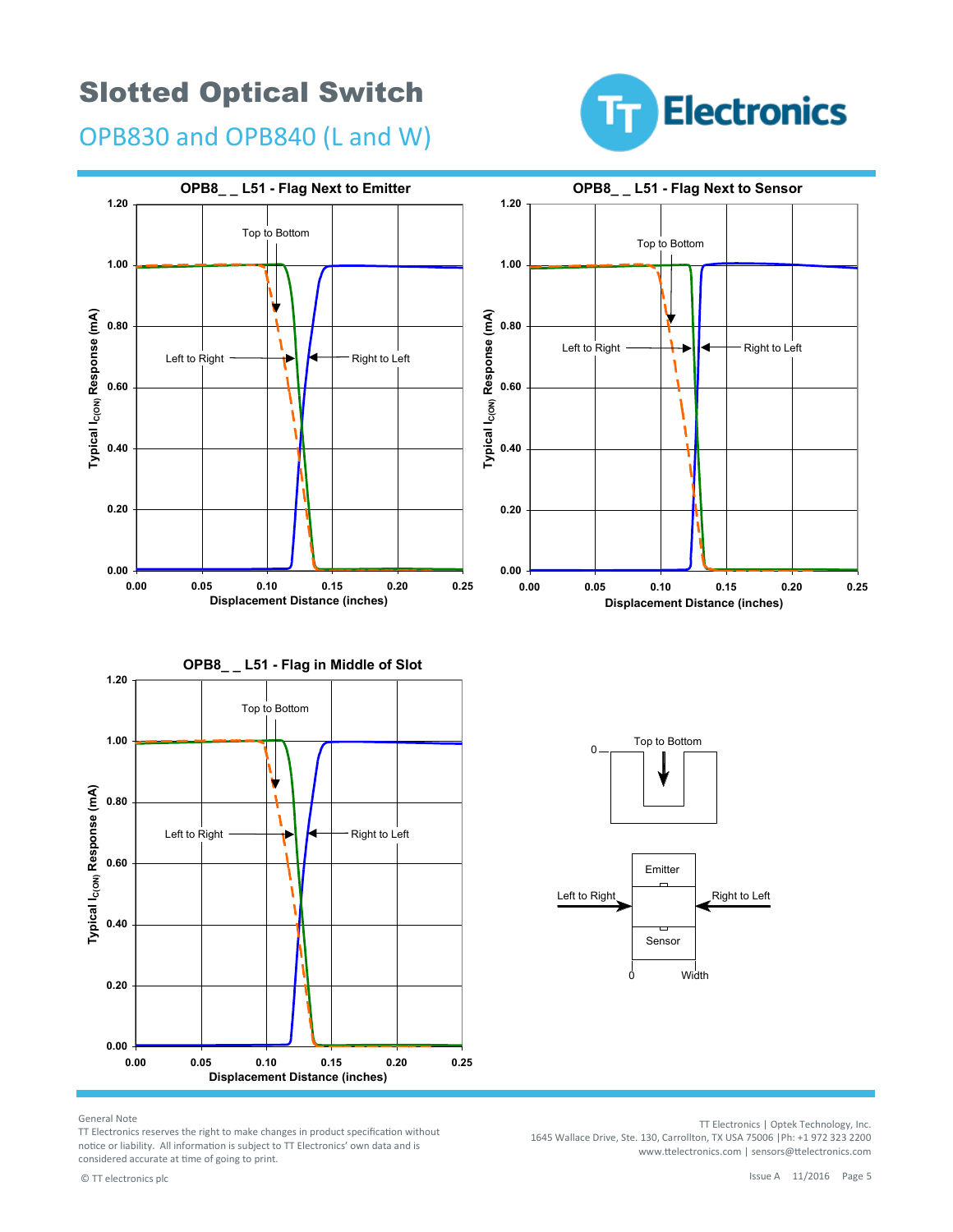**Electronics** Fт

OPB830 and OPB840 (L and W)



General Note

TT Electronics reserves the right to make changes in product specification without notice or liability. All information is subject to TT Electronics' own data and is considered accurate at time of going to print.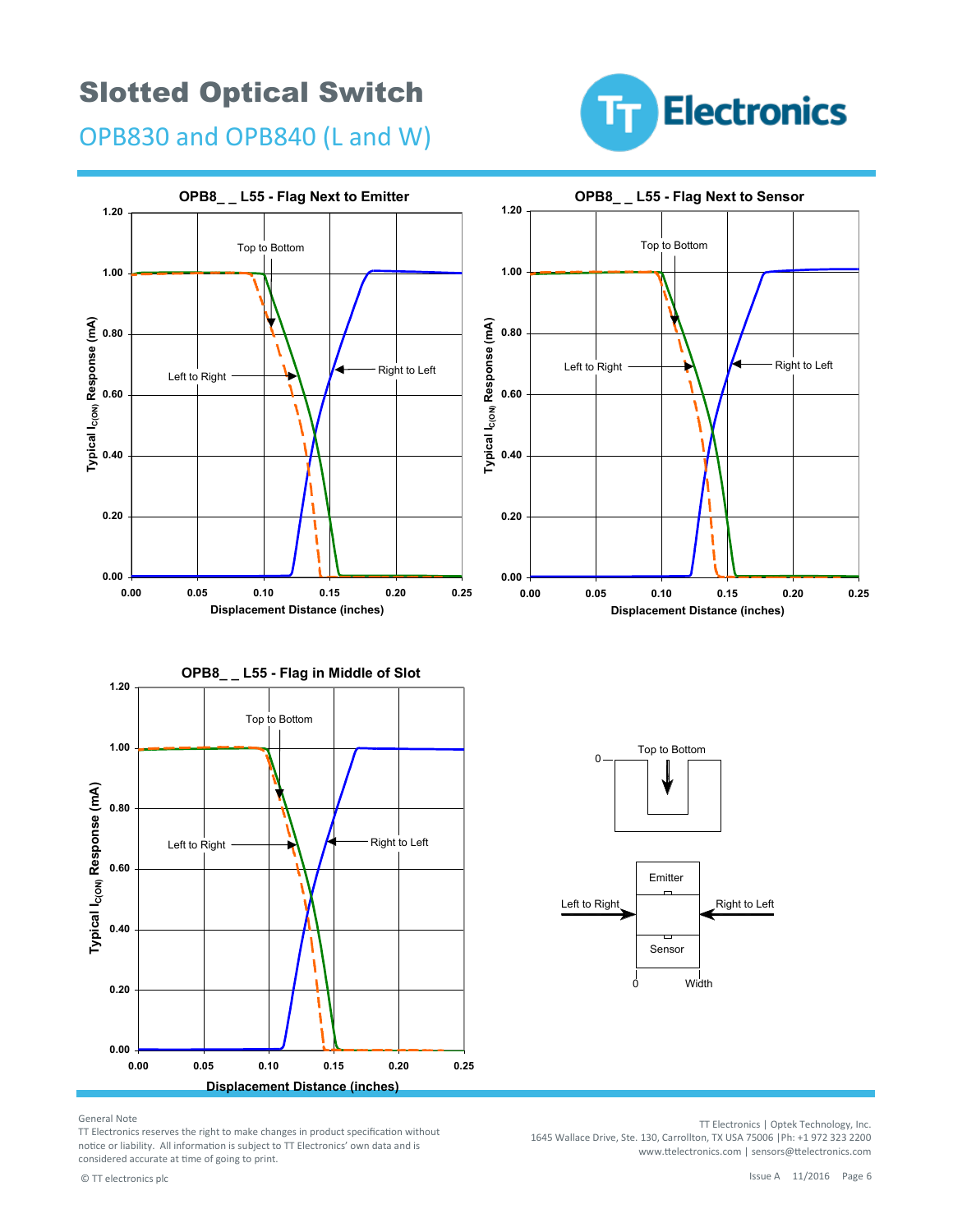OPB830 and OPB840 (L and W)



#### **Packaging**



General Note

TT Electronics reserves the right to make changes in product specification without notice or liability. All information is subject to TT Electronics' own data and is considered accurate at time of going to print.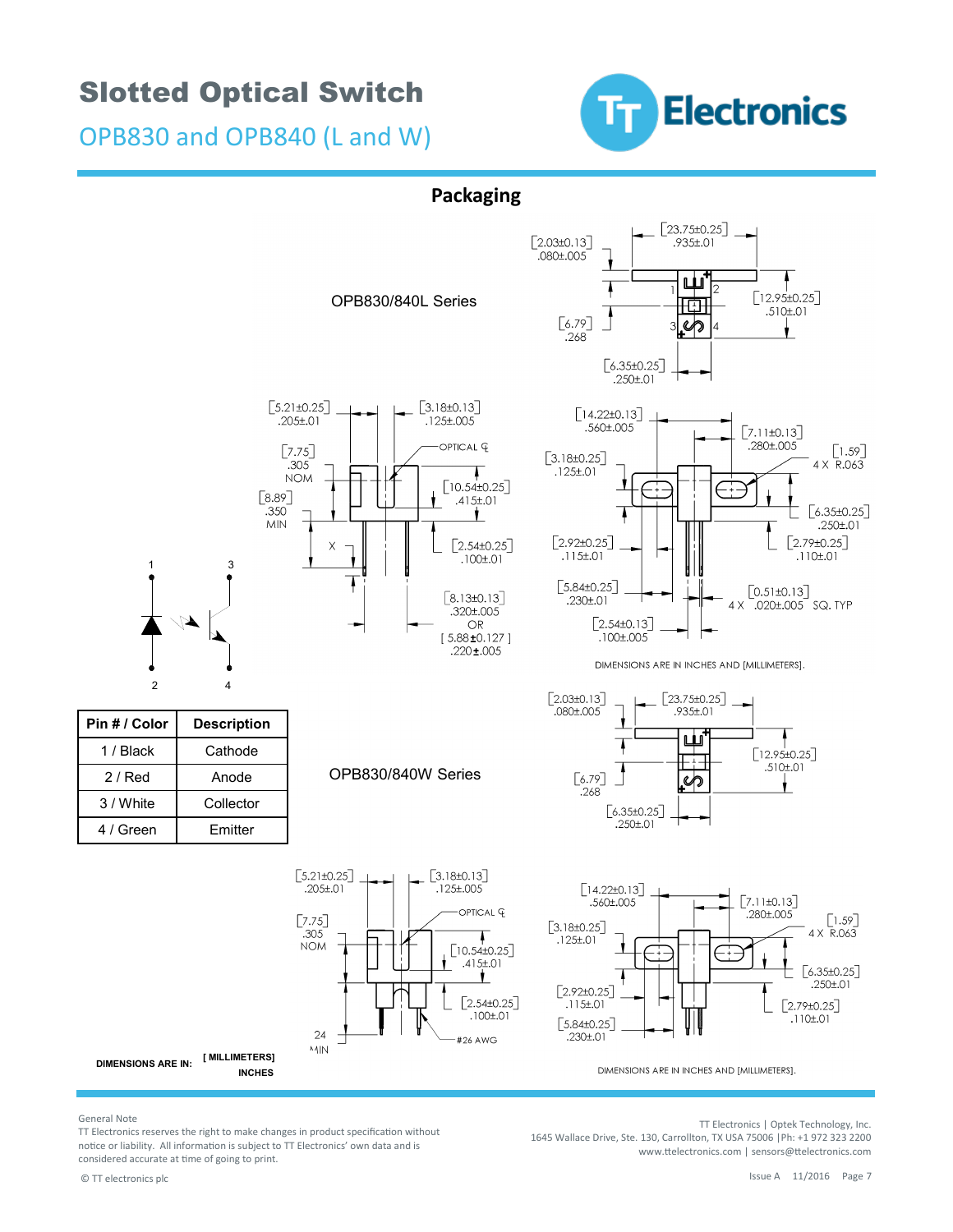OPB830 and OPB840 (L and W)





General Note

TT Electronics reserves the right to make changes in product specification without notice or liability. All information is subject to TT Electronics' own data and is considered accurate at time of going to print.